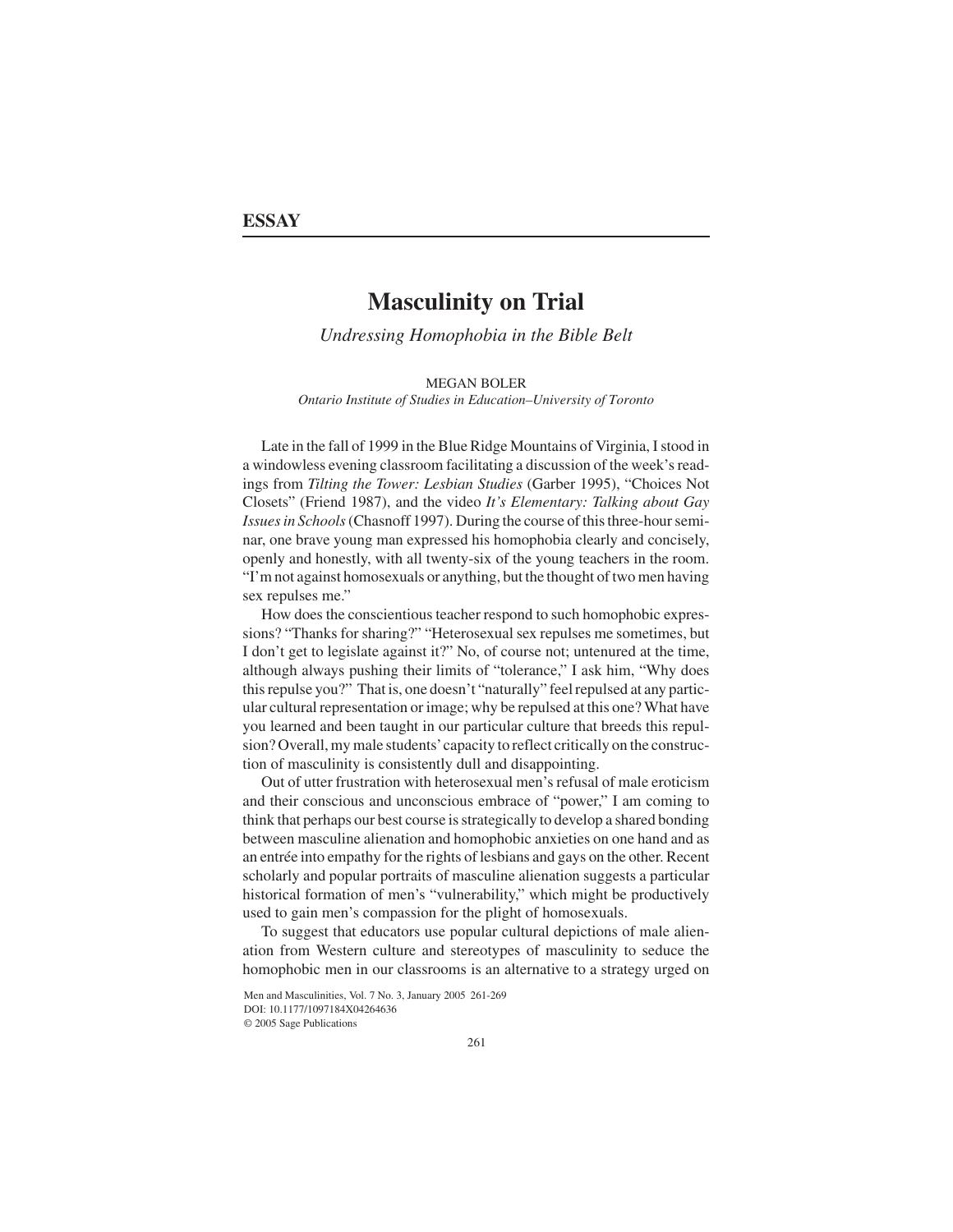myself and a colleague in 1998 when an ex–Fundamentalist Christian woman told us at a conference we should learn the nuances of biblical interpretation. So, counter to my own previous arguments (Boler 1997, 1999), I advocate here—out of utter frustration—a possible entrée of "empathy" into masculinized crises as a bridge to challenging masculine repulsion toward homosexuality.

In what follows, I shall open with a discussion of representations of masculinity portrayed in recent Hollywood films and suggest ways in which these popular portrayals may suggest seductive educational directions. I will then discuss the pedagogical effectiveness of several independently produced videos I use to engage women's studies and pre-service and in-service education students in thinking about masculinity and homophobia: *It's Elementary*, by Debra Chasnoff (1997); *The Color of Fear*, by Lee Mun Wah (1994); and *Tongues Untied*, by Marlon Riggs (1989). In conclusion, I will offer some critical insights into how educators can challenge students to examine Western patriarchal links between misogyny and homophobia.

### **"HURT" VERSUS "OPPRESSION": THE DIFFERENCE PRIVILEGE MAKES**

Homophobia is deeply tied to misogyny and to rejection of any expression of femininity on the part of men in most Western societies (Mandel and Shakeshaft 2000; Devor, 1989; Kimmel, 1987). By suggesting that educators cater to men's disaffection from masculinity, I foreground the challenge of teaching students to distinguish between the "individual hurt" of gender roles and the structural and material effects of systematic oppression. In my years of asking students to rethink the naturalized gender categories of "men" and "women," I frequently encounter men and women saying, "Yeah well, men are oppressed as much as women. Gender roles hurt men too." And then the usual litany is as follows: men aren't allowed to cry or express feelings; they are expected to be "manly," to be "athletic," to be a "breadwinner." Each semester, I painstakingly, and repeatedly, reiterate the difference between being "hurt" by the effects of sexism—for example, men are "hurt" by the fact that they are emotionally repressed within Western capitalist patriarchy—and being oppressed (materially, economically, educationally) by sexism. For example, women are not only "hurt" by gender roles but suffer material losses and do not receive privilege systematically from sexism, whereas men do receive privilege from the entitlements granted to masculinity within patriarchy.<sup>1</sup>

While my ultimate goal is to emphasize this crucial distinction, I am suggesting that those seeking to shift hegemonic masculinity "exploit" men's sense of being hurt as a productive entrée into critical reflection. To begin with, I find that the "invisibility" of masculinity—its unnamed and, hence,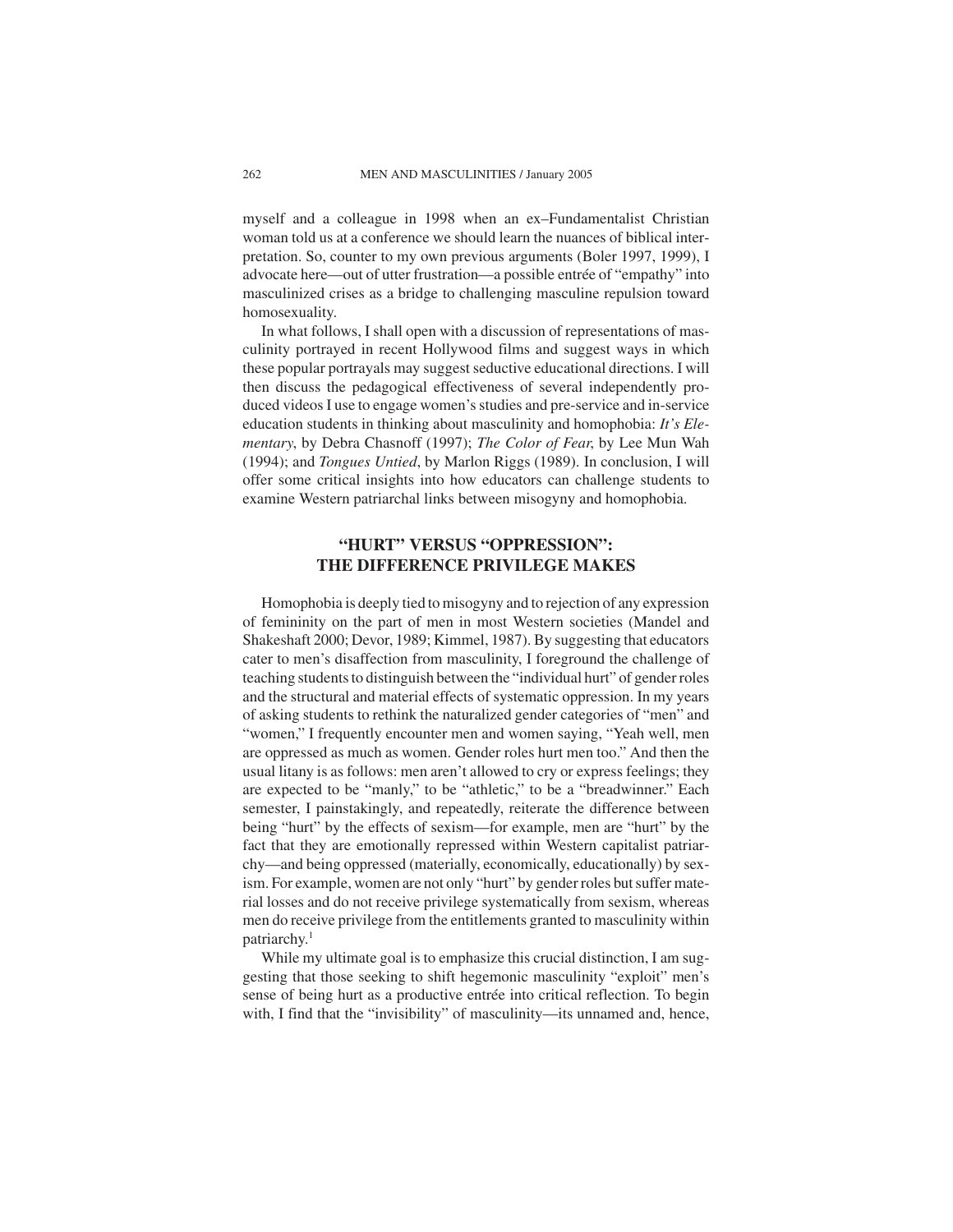largely unconscious status—manifests in men frequently responding to analyses of male privilege when they say, "Well, I don't *feel* any sense of privilege." Such statements are followed either by accounts of how, unlike "all those sexist men," they did chores in their family household, or of how they don't believe their girlfriend should be a housewife, or that because he does not conform to "*GQ* standards" of appearance or didn't make the football team, he is thereby ostracized from the felt privileges of masculinity. As Connell (1995) reiterates, "Normative definitions of masculinity . . . face the problem that not many men actually meet the normative standard. . . . The number of men rigorously practicing the hegemonic pattern in its entirety may be quite small. Yet the majority of men gain from its hegemony" (p. 79).

Susan Faludi's (1999) book *Stiffed* offers a scholarly and popular backdrop against which such popular cultural depictions as the films *The Fight Club* (Fincher 1999) and *Magnolia* (Anderson 1999) resonate. What strikes me about these contemporary depictions is men's "disaffection" from masculinity itself; men's disaffection from patriarchy reflects a self-consumption in which a regime of domination enforces its own demise. In the case of present performances on and off screen, one hears discursive echoes articulating male grief and loss.

Consider the lead protagonist (Edward Norton) in *The Fight Club*, who becomes utterly disaffected from his "perfect," although slightly computergeek, yuppie world (his apartment perfectly furnished from Swedish catalogs). He opts instead to join his "alter," hypermasculinized ego in the form of none other than Brad Pitt. The young yuppie's new best friend, Pitt, mobilizes a popular movement called "the Fight Club," reinstituting a brawling, bloody form of close male bonding and contact through organized fights that men leave bruised and battered but satiated in their desire for meaning and belonging. Not unlike the nostalgia that propels the Promise Keepers (the Christian based men's group calling for family values and woman at home with kids, who, in amphitheaters of hundreds of thousands, weep and beg for forgiveness for the sins of drink, women outside wedlock, and abandonment of fatherhood), this nostalgia concludes with a deeply neurotic twist in which the viewer realizes that the disaffected self (Norton) is speaking in a mute, entirely ego-bound conversation with himself and no one else—the postmodern man alienated by his own power, tongue, and teeth. In men, behavior such as that exhibited by the seriously disaffected dude who wants to destroy credit card companies with his militia of cultish brawlers is not called hysterical but rather . . . hmm . . . let's try homophobic. The love between Brad Pitt and his mirror is deeply romantic and erotic at every turn, replete with the computer geek's jealousy for Pitt's attention when Pitt is distracted by a girl, finalizing the Oedipal twist.

*The Fight Club* nostalgia stands in stark contrast to the story line of Tom Cruise's character in *Magnolia* (Anderson 1999). In *Magnolia*, Cruise plays the latest pop star on the talk show circuit, representing the epitome of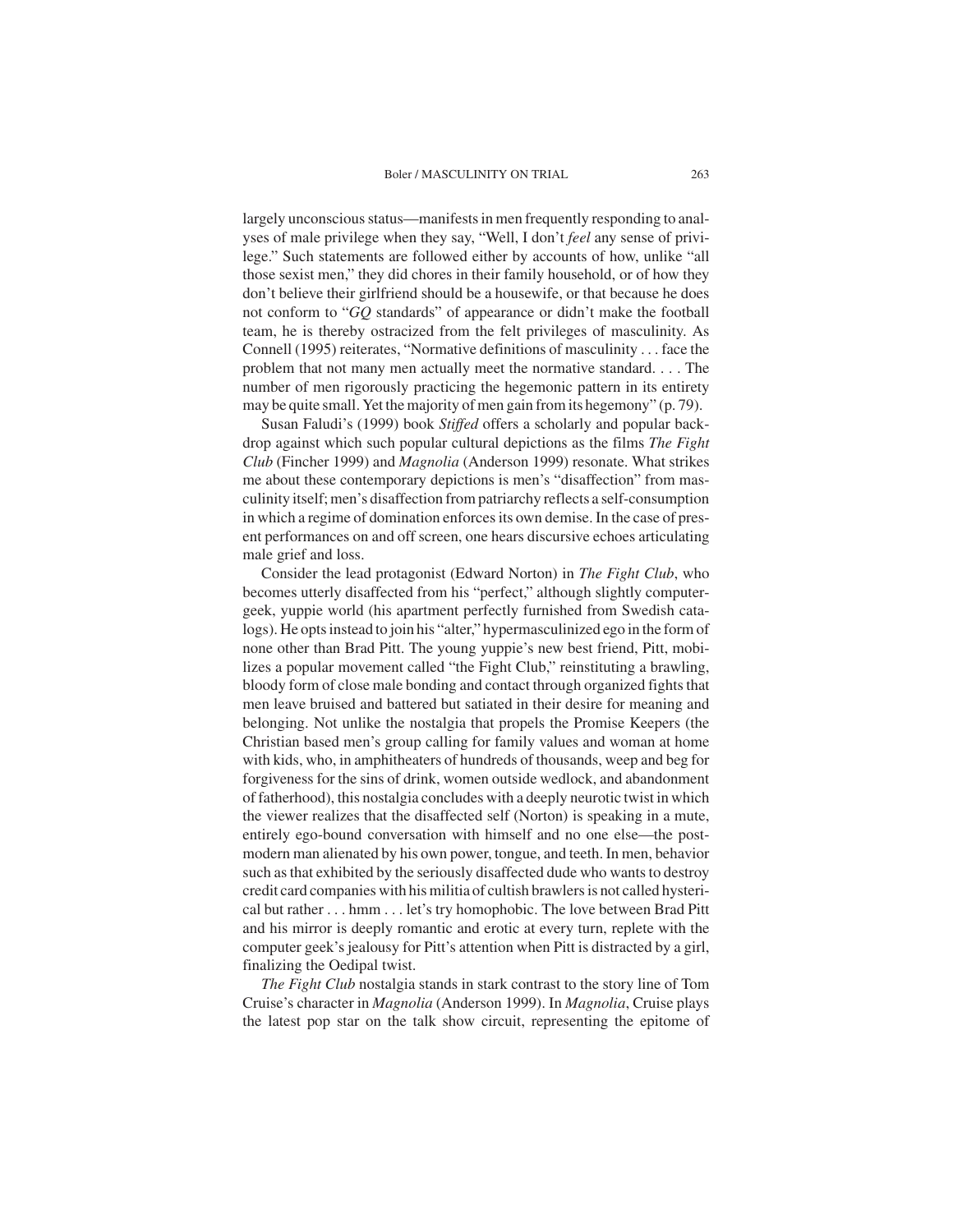masculinity in a distinct contemporary form. A cross between the Promise Keepers and the drum-beating, poetry-writing, Bly-esque mens' movement of returning to the lost and wounded self, Cruise's character is a stud that performs an over-the-top parody of this masculine nostalgia. The well-acted, outrageous extreme of self-aggrandizement satirizes masculinity in a way that engages every audience member's laughter, even, I would surmise, the staunchest feminist.

These two films not only suggest possible curriculum material that will engage students in analyses of popular representations of masculinity, they also function to place masculinity into visible relief, are extreme in their characterization of male gender roles, and, in the case of *Magnolia*, use satire and humor to allow a more inviting entrée into critical analyses of male dominance. Perhaps they may serve to seduce the privileged to consider relinquishing, or at least recognize, some of their unearned entitlement.

## **USING INDEPENDENT VIDEO TO UNDRESS HETERONORMATIVITY AND MASCULINITY**

Debra Chasnoff's (1997) documentary *It's Elementary* depicts numerous public school teachers from around the United States who teach about issues of lesbian and gay culture and identities and experience, teachers who actively teach antihomophobic curricula. Some of the featured teachers use a general topic such as "stereotypes" to get their second graders to talk about discrimination against particular groups. In another middle school, a teacher invites a young lesbian and a gay man to come and answer students'questions in a public forum. In another, a school principal allows the photographic exhibit "Love Makes a Family" to be shown in the school auditorium, much to some parents' dismay.

For those of us who teach about lesbian and gay inclusive curricula in education, this video is a classic and, indeed, one-of-a-kind. The positive responses to *It's Elementary* from some of my students are heartening. One student came to my office and reported how she went home to her husband after class and engaged him in a long discussion of how she now sees ways she can teach about these "controversial" issues under such generalized rubrics as "stereotypes." She is excited to find a way around the frequently feared necessity of sending home "parental permission slips" to receive consent for teaching about controversial issues. Instead, she sees a way to teach about "stereotypes" and thus tread lightly around the permission issue.

In general, students who are interested and willing to consider teaching a lesbian and gay inclusive curricula are excited by the concreteness of watching how teachers teach in *It's Elementary*. However, a vast majority of stu-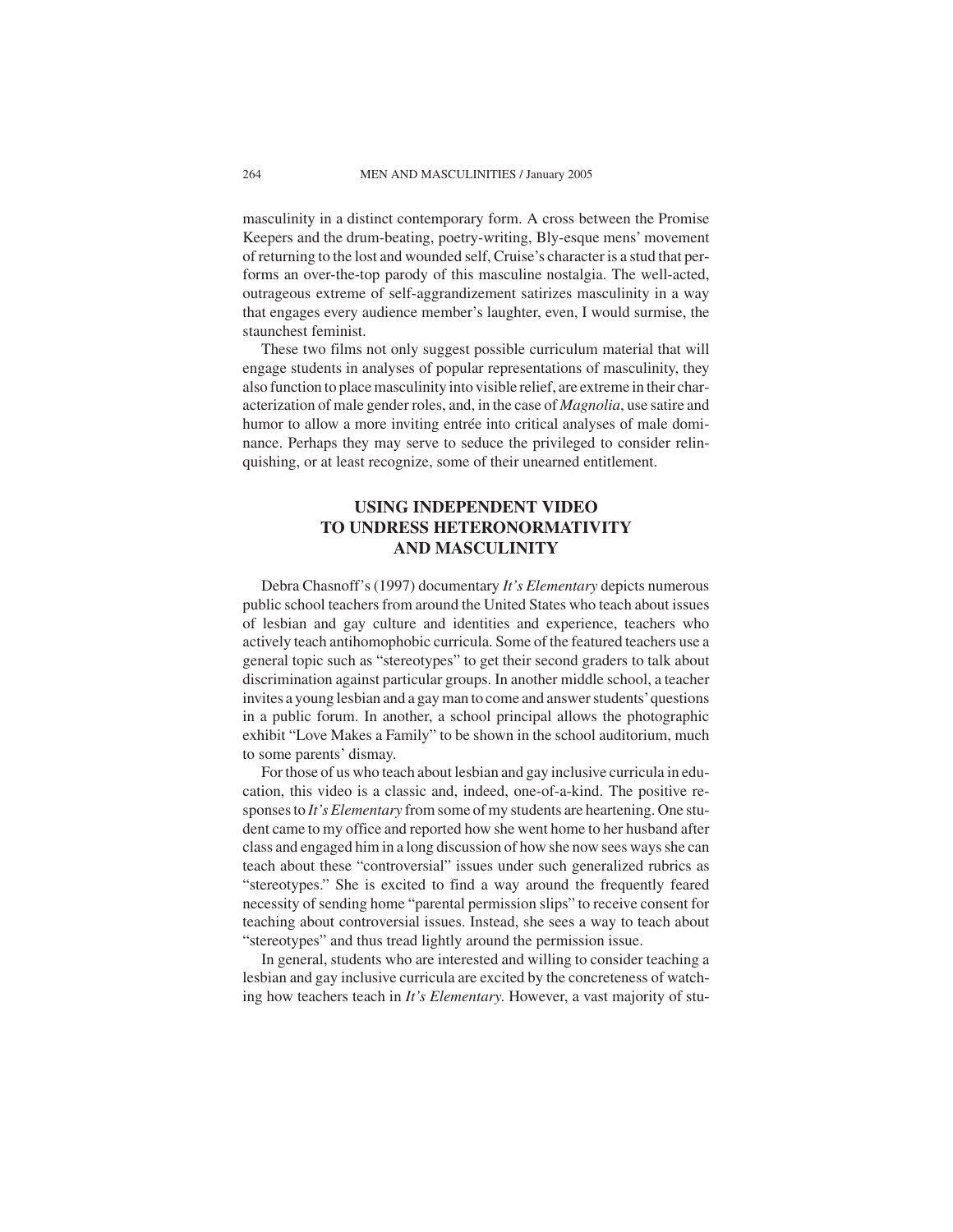dents respond, "That's fine if you live in San Francisco, but it's not gonna' happen here!" Countless numbers of my students view *It's Elementary* and immediately focus on the fact that every public school depicted in the film is in a much more liberal part of the country (Amherst, Massachusetts; San Francisco, and New York). These students may appreciate the depiction but feel that such curricula are simply out of the question in rural Virginia.

Students' resistance to lesbian and gay–inclusive curricula appears prima facie to be about the explicitly policed climate of the schools. To understand this resistance, I argue, requires examination of the extent to which homophobia is related to misogyny and related quite specifically to fear of any expression of feminine behavior in men. Two other documentary videos explicitly raise issues of masculinity as it relates to race and racism: *Tongues Untied* (Riggs 1989) and *The Color of Fear* (Mun Wah 1994).

One of my students offers the following nice summary of the aesthetic structure of *Tongues Untied*: "Marlon Riggs documentary-style film*Tongues Untied* examines contemporary lifestyles of gay black males. The film is part testimonial, part spoken word/poetry, and part interview. The film is unconventional and nonlinear, but it is held together by the beauty of the poetry and spoken word pieces that lace together the different parts to form a holistic view of gay black life." Her summary reflects an aspect of Riggs's powerful social documentary, which profoundly affects many of the viewers. The use of poetry, which ranges from the work of Essex Hemphill to mantras in Riggs's own voice, conveys the inner conflicts, the humor, and the vulnerability of black gay men.

I have been using *Tongues Untied* in classrooms for nearly a decade, and I still consider it possibly the most powerfully crafted and evocative independent documentary produced in the last two decades. The spoken rhythms, the rhythm of juxtapositions, the pacing, the combination of humor, the sequencing of quite different scenes depicting black gay experience make for a musical and lasting impression. It opens with the unforgettable chanting of "brother to brother/brother to brother" (try saying that one fast ten times). Riggs manages to convey the particular anguish faced by black gay men in several powerful ways. One of my students picks up on this thread: "One [intersection of racism and homophobia] is when the young men are asked to choose between their blackness and their homosexuality. This is not possible. As the poet says in the video, 'choose between your left or right nut.' This ... is a mindless question. One cannot choose between two parts of themselves."

*Tongues Untied* foregrounds the ways in which black masculinities are constructed through contradictory cultural intersections. Caught between warring tensions of allegiance to the "black community" (depicted in Riggs's coming-of-age story and learning that his forays with other young boys his age warranted him being called "punk/faggot/homo"), religious values (depicted by the voice of the black preacher quoting from the Bible, mouth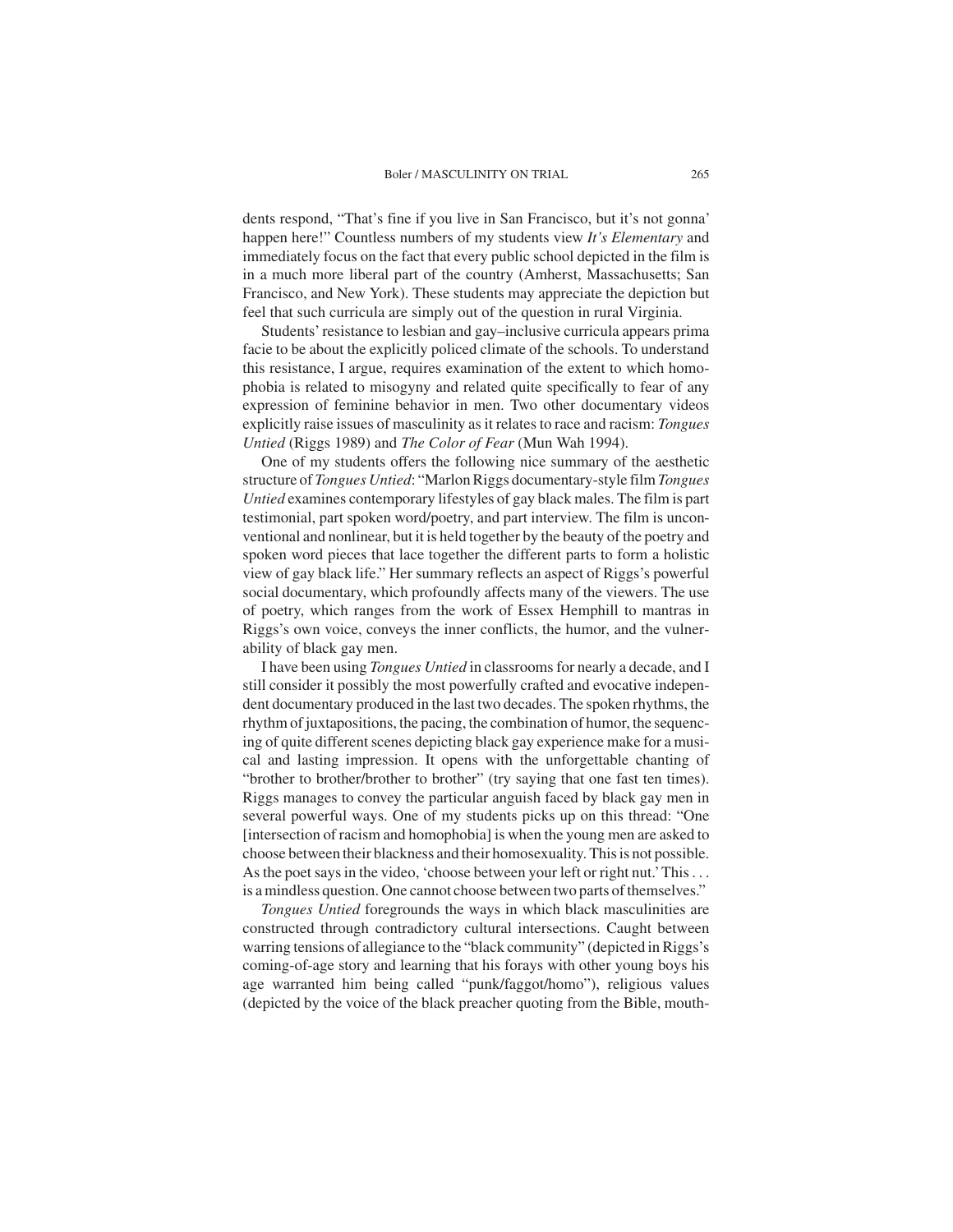ing "Sinner!"), and racism (detailed in the story of Riggs's being the victim of a gay bashing and having a white man come to his rescue, an event to which he attributes his "immersion in vanilla," his taste for "snow"—for white male lovers). The effect of this racism is foregrounded again when Riggs critiques gay porn for its hypereroticization and objectification of black men. Then, in a very poignant scene, Riggs shows himself walking down Castro Street in San Francisco and passing another black gay man, the two of them unable to look one another in the eye. "What are we afraid to see? One another's hurt and pain?"

I asked students to respond to the significance of the final refrain of the video: "Black men loving black men is THE revolutionary act." As one student emphasizes, Riggs is pointing out the "taboo" of this love of one black man for another. "We are worth wanting each other," Riggs reiterates.

Finally, I want to comment very briefly on the "nonhegemonic" representations of masculinity in the video *The Color of Fear* (Mun Wah 1994). This video documents a group of men who, during a facilitated weekend retreat, confront issues of racism through an ongoing dialogue between men of Anglo, Asian, Black, and Hispanic descent. The film has some very heated moments—in particular, one in which an exceptionally articulate man named Victor confronts one of the white men's ignorance and white-privileged denial of racism. I have found this film an effective pedagogical tool when used later in a semester after setting groundwork for students to understand "internalized racism" and how "structural oppression" functions.

However, the relevance of the video here has to do with its portrait of masculinity. I will never forget one semester, when two male students were profoundly affected by witnessing men embracing at the end of the film (at the end of the weekend retreat, the men embrace and hug one another in what is a very emotional goodbye). The young men in my class—who had, up until this point, not engaged in any critical discussion about issues of gender now shared publicly that they were very moved by this simple embrace between men, and they shared that they had never seen or experienced such intimacy between (heterosexual) men.

A second interesting aspect of the masculinity represented in *The Color of Fear* is that the effectiveness of this portrait of men emotionally expressing their experience of racism contradicts the hegemonic depiction of men as nonemotional. I find it fascinating to think that were *The Color of Fear* depicting women's confrontation of one another's racism in emotional scenes, the film might have much less of an effect. It is precisely the vulnerability and emotional expressivity of the men in this video that conveys the powerful messages about how racism is internalized.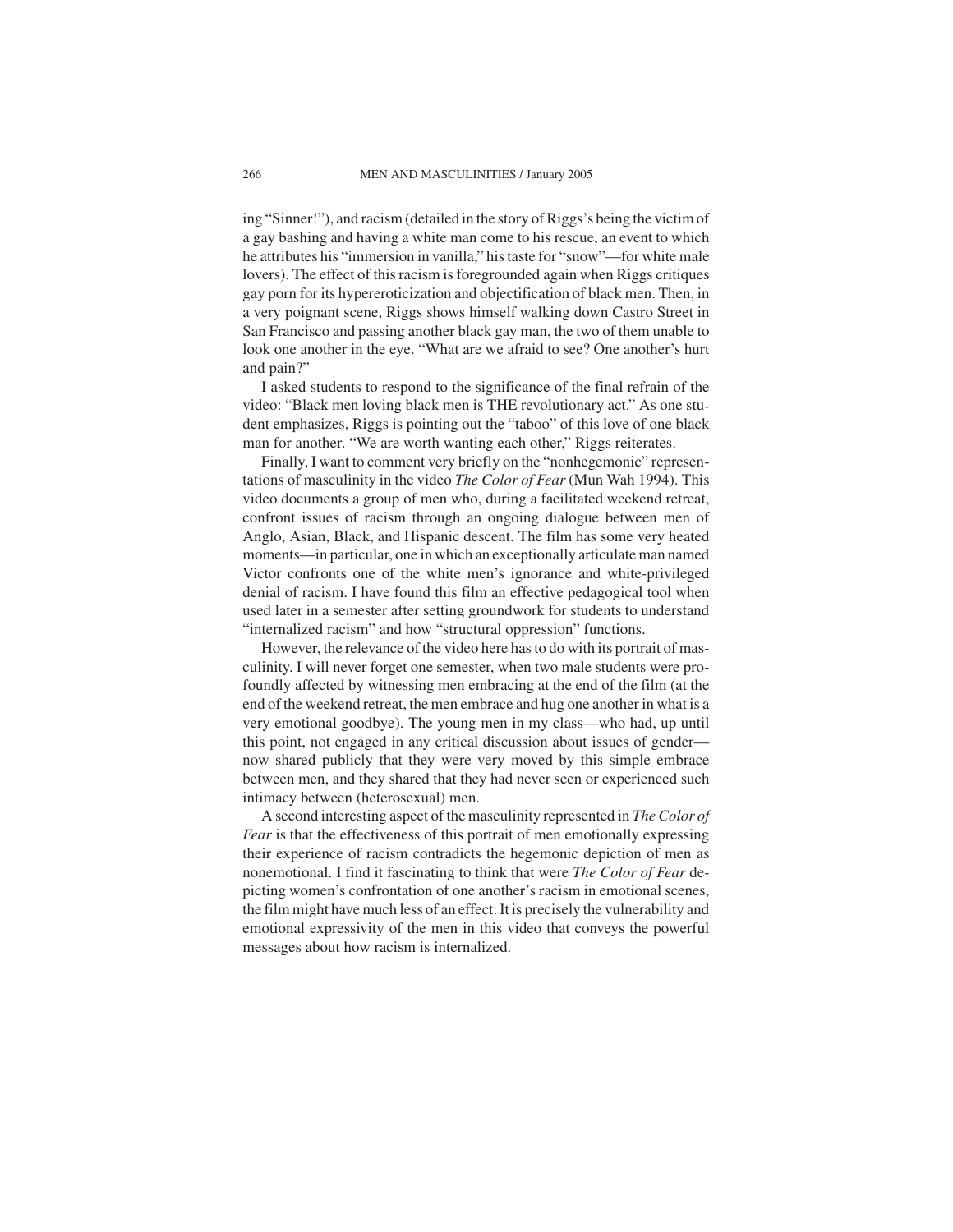### **MISOGYNY AS THE ROOT OF HOMOPHOBIA**

As I reflect upon my three years of teaching in these viewless classrooms in the Bible Belt, I am struck by what may be a coincidence—that it is almost only men who have the nerve? the courage? the gall? to express their repulsion toward homosexuality. I find myself wanting to theorize a connection between late-postmodern crises of masculinity and homophobia.

Richard Friend (1987) states that homophobia is a direct result of patriarchy and misogyny. The notion of using a "gender-violating exit from masculinity" (Connell 1995, 222) is not new. In the early 1970s, the "necessary effeminacy of gay men, and the repressed femininity of straight men" were upheld by some as a "'transsexual' strategy for liberation" (p. 222) But as Connell (1995) and others show, for heterosexual men to adopt genderviolating roles is to adopt a sexual identity—not simply a political one. In other words, Western cultures are so deeply homophobic that any effeminate expression in men codes them as "gay." This is powerfully illustrated in *Ma Vie en Rose*, in which the cross-dressing six-year-old boy comes out into his parent's garden party in female drag. The shame suffered by the family is not the effeminacy per se, but the correlative assumption that the little boy is homosexual.

To recognize patriarchy as the root and source of homophobia doesn't always feel like a satisfying explanation for the virulence of male-dominated homophobia expressed by those socialized as "men" in the United States as well as the world over. As scholars have well documented, male homosexuality is often a more visible and frequent target of public homophobia, such as sodomy laws. It is also well documented that gay bashing and violence perpetrated against lesbians and gay men occurs almost exclusively at the hands of men, not women.

In a women's studies course, we recently discussed the ways in which misogyny is reflected in the contradictory masculinist fears that shape what is acceptable sexual expression in pornography. One of the questions asked was "Why is lesbian pornography found titillating to men while gay male pornography is totally unacceptable?" This question highlights the power of the male gaze; pornography is designed for the pleasure of the male looker. Women having sex with other women is, in most Western cultures—when safely framed within photographs or film— titillating rather than threatening to masculinity. Of course, as my class then discussed, "butch" women are not the women represented in patriarchally produced lesbian porn. The laughter in my class when students even imagined two butch women as possibly titillating to a male viewer reveals the cultural impossibility of the construction.

Patriarchy is founded in part on misogyny; homophobia is inextricably linked to patriarchal fear of any expression of effeminacy in men. This hatred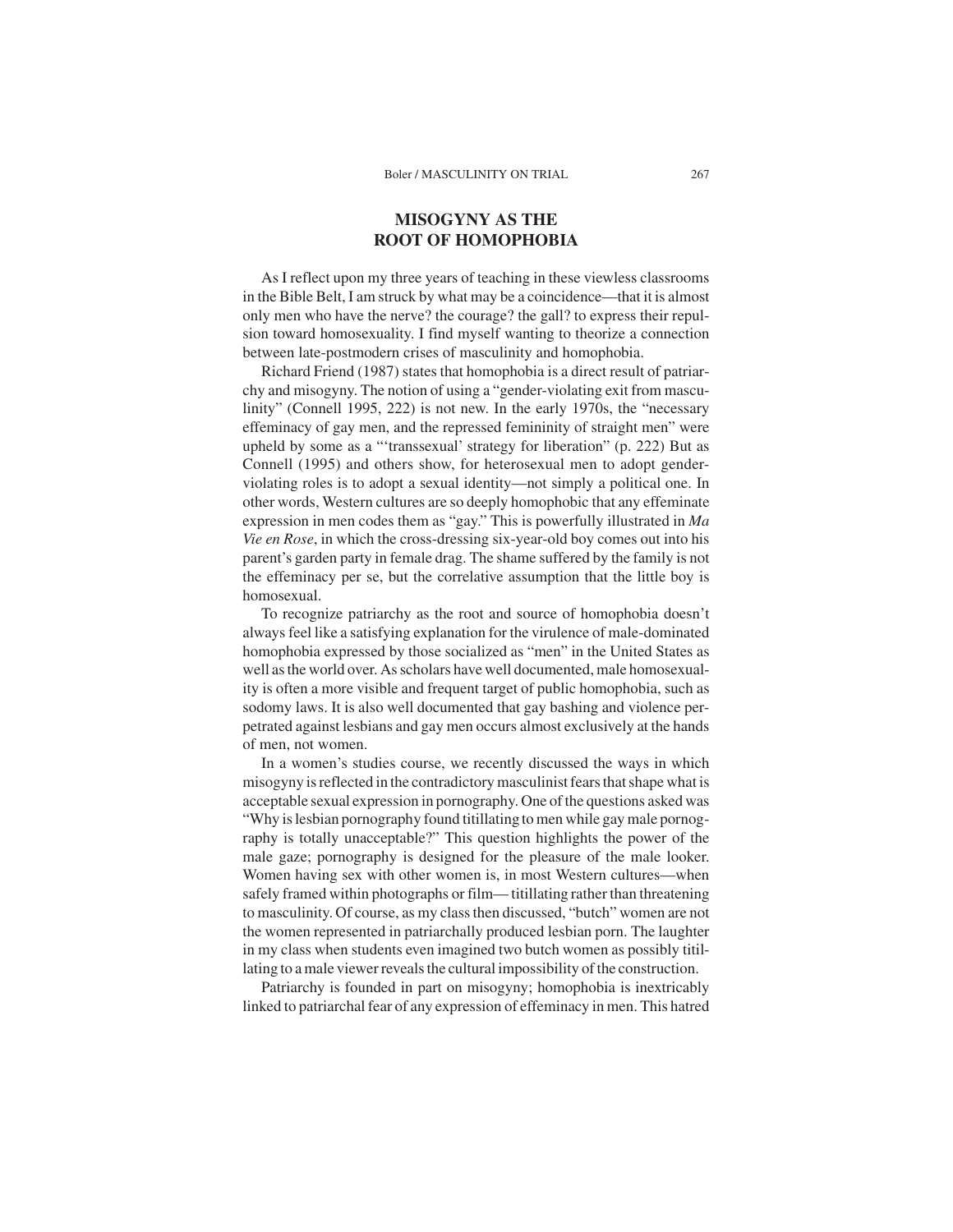of effeminacy is intimately bound with patriarchal devaluation of anything feminine. It becomes nearly impossible to divorce the extent to which the repudiation of representations of gay male sexuality—at least as a source of titillation to heterosexual men—is about hatred of effeminacy.

### **CONCLUSION: WHO ARE WE TRYING TO SEDUCE?**

We've all known for a long time that to commence a course about "feminism" can tend to put the boys off, contrary to the optimistic hope expressed in an essay that states, "cannot feminism itself provide sites of productive disidentification . . . that dislodge the categories of 'men' and 'women?' " (Carr 2000, 327). Despite my most gracious attempts to invite men (and women) down the feminist path, we need alternative seductive strategies. The pedagogical strategy suggested here avoids the demise of masculine seduction, which occurs through appeals to feminism, and instead offers up bruised masculinity on a platter of popular culture. Yes, we see you men are wounded. Yes, you too are alienated. This is what I will say next fall when I encounter the next young man who informs me, "I wonder if these authors who say they are gay or support alternative lifestyles are religious and ever read the Bible, I Corinthians 6:9-10, which says, 'Neither the sexually immoral . . . nor homosexual offender . . . will inherit the kingdom of God." Fortunately, I have no desire to inherit this particular kingdom , so I suppose I have nothing to lose. It makes the desire to seduce the righteous all the more attractive. Can I win the virulent over to a position that sees beyond tolerance? I'll try Cruise and Pitt as my trench work in the Bible Belt.

#### **NOTE**

1. "Men gain a dividend from patriarchy in terms of honour, prestige, and the right to command. They also gain a material dividend. In the rich capitalist countries, men's average incomes are approximately double women's average incomes (the more familiar comparisons, of wage rates for full-time employment, greatly understate gender differences in actual incomes)" (Connell 1995, 82). This one statistic represents but a small sampling of the forms of material and social privilege granted men in industrialized countries.

#### **REFERENCES**

Anderson, Paul Thomas, dir. 1999. *Magnolia*. Los Angeles: Ghoulardi Film Company. Boler, Megan. 1997. The risks of empathy: Interrogating multiculturalism's gaze. *Cultural Studies* 11 (2): 253-273.

-. 1999. Feeling power: Emotions and education. New York: Routledge.

Carr, Brian. 2000. Same as it never was: Masculinity and identification in feminism. In *Masculinities at school*, edited by Nancy Lesko. Thousand Oaks, CA: Sage.